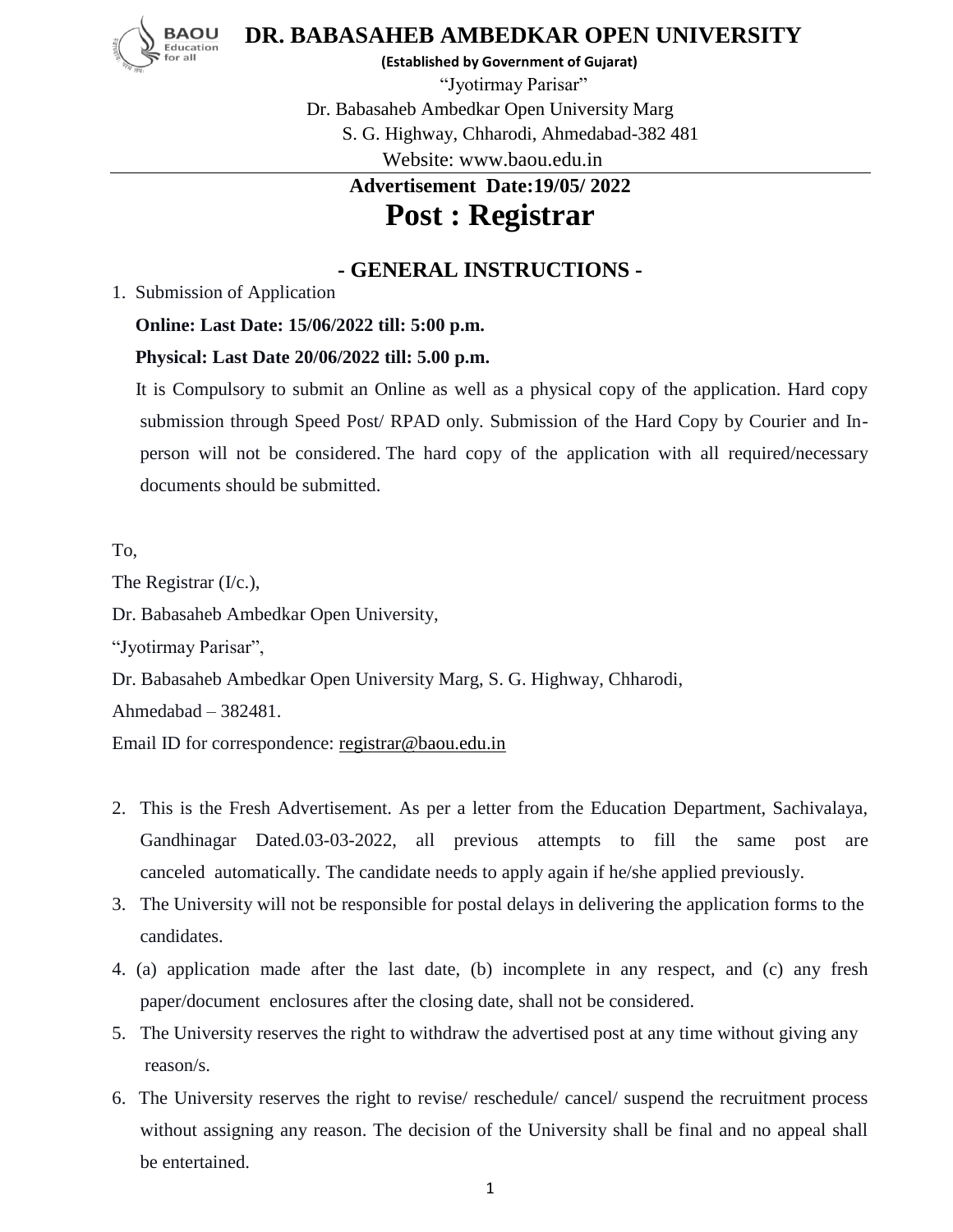- 7. Any corrigendum/ changes/updates/corrections shall be available only on University Website: [www.baou.edu.in](http://www.baou.edu.in/)
- 8. The applicant must ensure that he/she fulfills all the eligibility conditions for the post.
- 9. The application should be filled in the candidate's handwriting. All columns mentioned in the application form are mandatory to fill.
- 10. The candidate must possess all the required educational qualifications on the last date fixed for receipt of the online application in the advertisement by the University i.e. Dt.20/06/2022 by 5.00 p.m.
- 11. In the application form any column found insufficient. Then fill particulars should be given on a separate sheet of paper which should be attached with the application, entering at the appropriate place a reference to the sheet attached. The separate sheet should be signed by the candidate.
- 12. The prescribed qualifications and experience will be minimum and the fact that a candidate possessing the same will not entitle him/her for being called for interview. The University will have the right to restrict the candidates to be called for interview to a reasonable number based on qualifications and experience higher than the minimum prescribed or a Screening Committee shall shortlist the most suitable candidates to be called for the interview.
- 13. Only matriculation/ SSC Certificate/ Passing Certificate issued by the concerned education board will be considered as a proof of date of birth. No other document will be accepted for verification of date of birth.
- 14. A candidate who knowingly or willfully furnishes incorrect or false particulars or suppresses material information, will be disqualified and if appointed will be liable to be dismissed from service, without any notice.
- 15. Canvassing in any form on behalf of or by any candidate will be a disqualification him/ her from being considered.
- 16. No interim correspondence shall be entertained.
- 17. The fee towards processing the application paid by the applicant is non-refundable and no correspondence in this respect will be entertained.
- 18. The University reserves the right to short-list the candidates on the merit-based/aptitude test/written test criteria or any other method to invite the interview candidates. The decision of University about the process of selection shall be final and binding for the all candidates.
- 19. University shall reserve the right to adopt and practice the appropriate method of evaluating the candidate during the Interview and it shall be binding upon the candidate.
- 20. No TA/DA will be paid for attending document verification/ interaction/ interview.
- 21. The University reserves the right to fill or not to fill the post and also to make any amendments.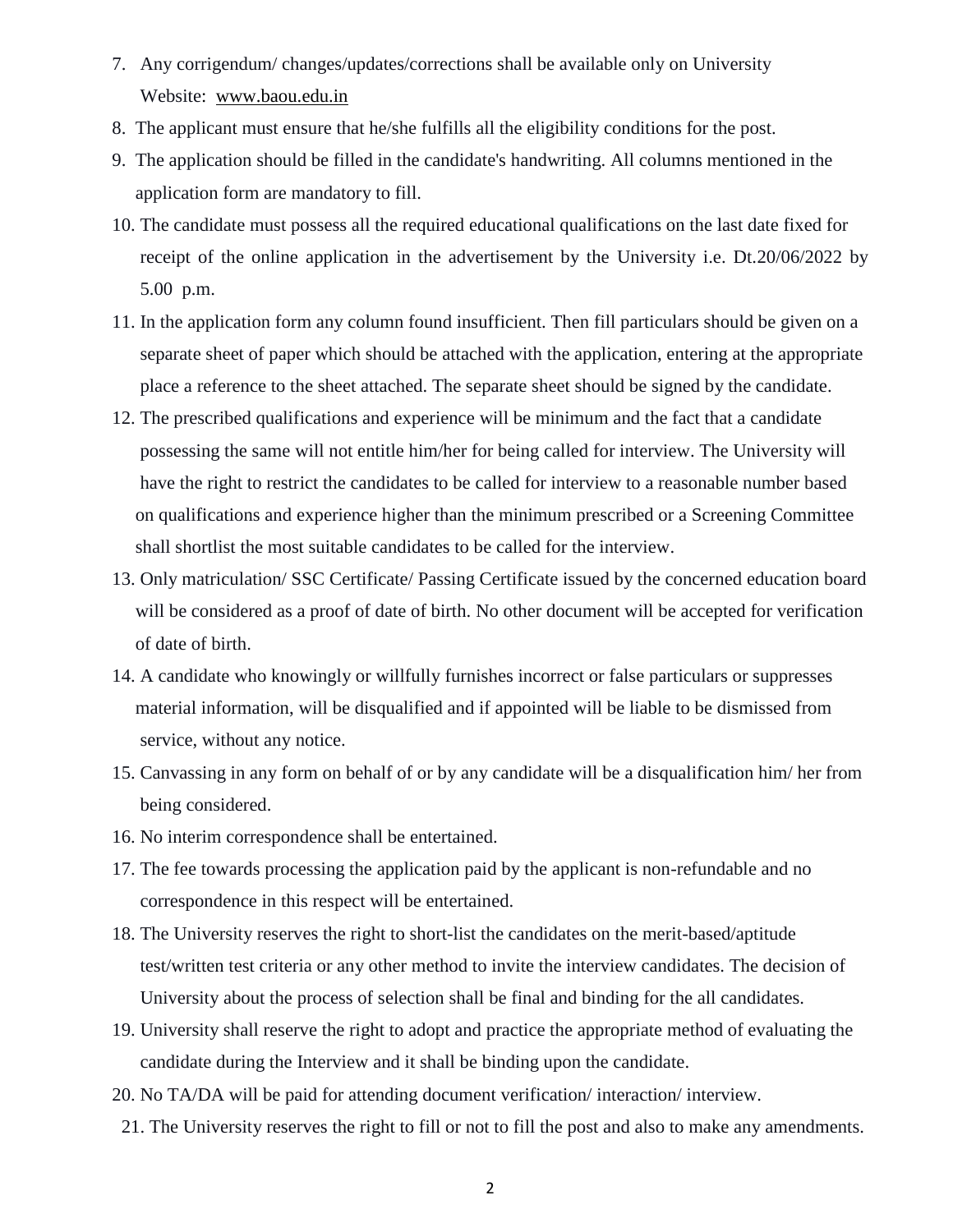- 22. Candidates already in employment in University, Educational Institutions, Government Establishments and Organizations shall have to send their applications through their present competent employer on or before the prescribed date. However, due to any unavoidable circumstances if the application through proper channel is likely to be delayed than an advance copy must reach the university Office on or before the due date. Persons employed after making application in response to this advertisement must bring a 'No Objection Certificate' at the time of interview from their employers with an unambiguous certificate that (i) no vigilance case is pending/ being contemplated against him/her (ii) the applicant will be relieved within one month of receipt of appointment offer, if he/she is selected. The Up-to-date CR Dossiers, Integrity Certificate. List of Major / Minor penalties, if any imposed during the last 05 years may be asked to submit anytime.
- 23. A salary certificate from the employer showing pay, D.A. and other allowances being paid by their institution/Office/Firm should be enclosed with the application form and also be produced at the time of Interview.
- 24. Candidates should send self-attested copies of Certificate and mark-sheets from matriculation onward in support of their qualifications. In the absence of the copies application shall be considered as incomplete and such applicant may not be invited for interview. Originals should not be sent along with the application but these must be produced at the time of interview.
- 25. All the certificates of the essential degree qualifications shall have to be from the institutions duly recognized.
- 26. Fake/ Derecognized Institution: Candidates, who have obtained degrees or diplomas or certificate for various courses from any Institution declared fake/ derecognized by the University Grant Commission, New Delhi shall not be eligible for being considered for recruitment to the post advertised.
- 27. While filling educational qualification details in the application form the candidate must state the percentage of marks division/grade and the subject taken at various examinations where specialization of the subject must be mentioned.
- 28. The University shall verity the antecedents or documents submitted by a candidate at any time at the time of appointment or during the tenure of service. In case, it is detected that the documents submitted by the candidates are fake or the candidate has a clandestine antecedents/ background and has suppressed the said information, then his services shall be terminated.
- 29. The candidates have to pay prescribed processing fee only by the online. The other mode of payment i.e. Cheque, Demand Draft, P.O. will not be accepted in any circumstances. The processing fee (application form fee) is Rs.1500/- for General category and Rs.750/-for all other category (SC/ST/PH/EWS) candidate through online mode.
- 30. The application form is available on University website **www.baou.edu.in.** The candidate must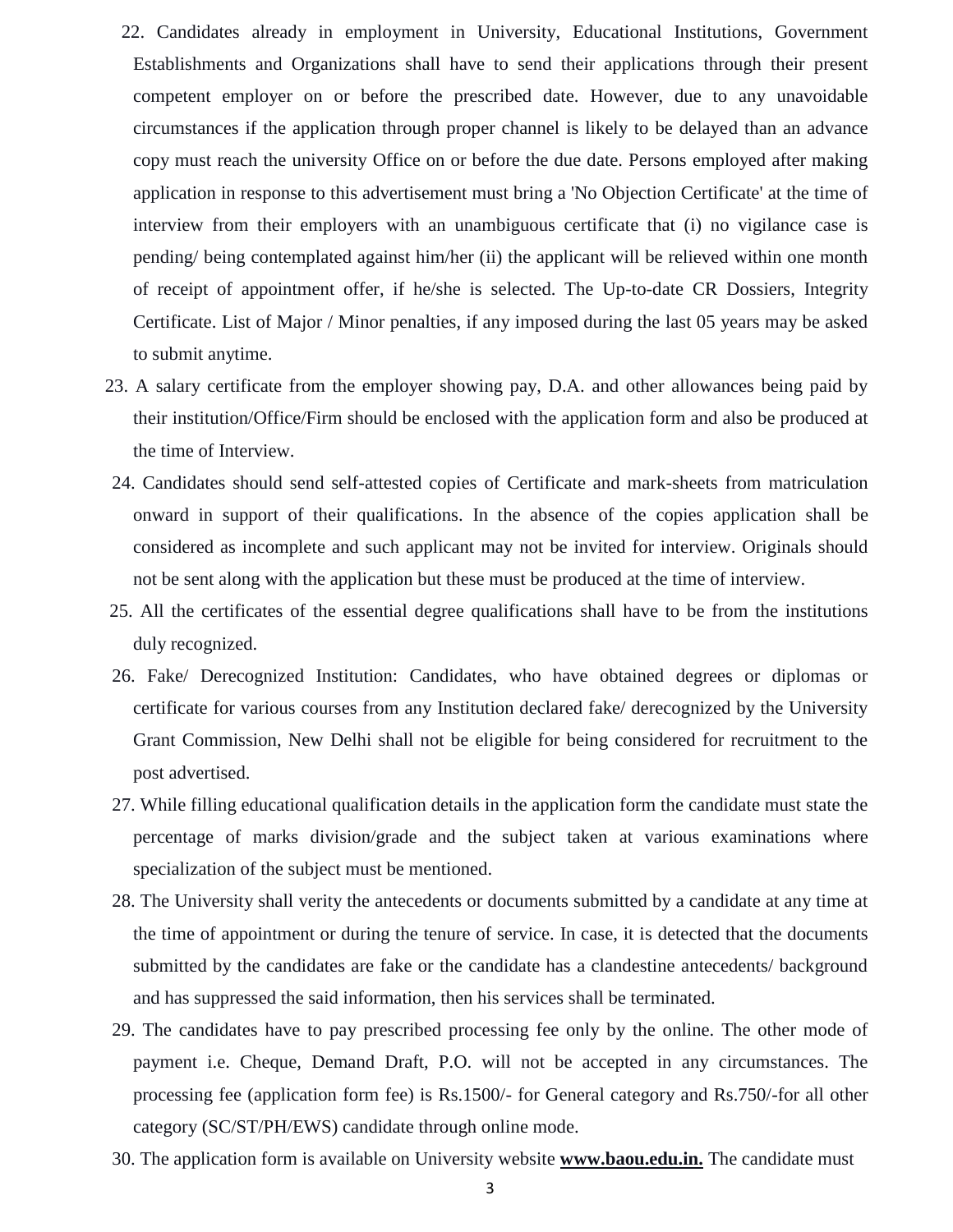fill up the same application form. It is compulsory to submit application both the Online and Physical Copy. In the absence of any one the application form shall be considered incomplete and shall not be processed.

- 31. The envelope must be super scribed as application for the post of "REGISTRAR". Name of the post applied for should also be indicated on the envelope. Application may be rejected, if not super scribed.
- 32. The University authority reserves the right of extends the closing date for receipt of application and also reserves the right to postpone/ cancel the recruitment exercise.
- 33. If any dispute arises, the decision of the University shall be final. If there is any ambiguity and/or the matter requires any interpretation, the interpretation of the University shall be final.
- 34. No person shall be recruited unless he/ she is in good mental and bodily health and free from any physical defect that is likely to interfere with the efficient performance of his official duties. Before the candidates recruited directly are finally approved for appointment to the University, he/ she shall be required to produce a medical certificate of physical fitness certificate from whom the appointing authority specifies.
- 35. The decision of the University/ Scrutiny Committee/ Selection Committee in all matter relating to eligibility, acceptance of rejection of application/s, mode of selection and conduct of examination / interview/ presentation will be as per University Act/ Ordinance/ GOG rules. It will be final and binding on the candidate/s and no enquiry or correspondence will be entertained in this connection from any individual or his/ her agency.
- 36. Selection will be made based on Candidates' overall record, performance during interview, sound post relevant experience in both academic and administrative level, legal background and relevant provision laid down by Act of University.
- 37. The Age limit for apply for the post is preferably below 57 years on closing date of the advertisement.
- 38. Age of superannuation for the position shall be as per Government of Gujarat norms.
- 39. Call letters and other correspondence for attending document verification/ interaction/ interview etc., will be sent to the eligible candidates by email only and will be displayed on the university website. The University will not be responsible for any loss of email, loss of any communication due to wrong / insufficient address provided by the candidates.
- 40. The service tenure of the post up to five (5) years as per GOG Circular Dt.22-11-2018. The appointment letter will issue after state government approval for all procedure of selection made by University and approval of the selected candidate. The candidates selected shall be appointed under a written appointment letter as per University/ GOG/ UGC norms.
- 41. The appointing authority for the post of Registrar will be as per University Act, Rules, Regulations of the University and Government of Gujarat.